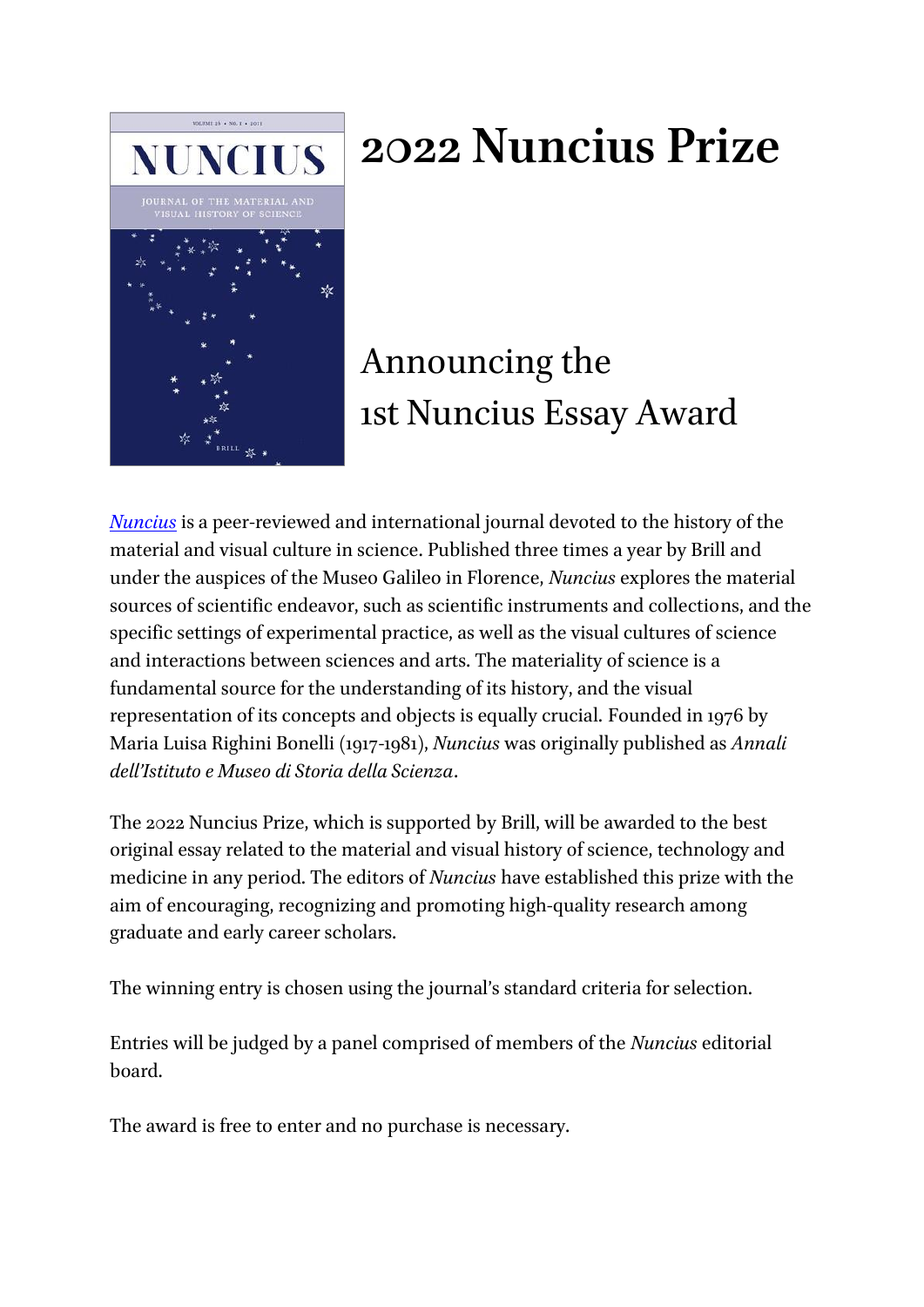#### **The Award**

The winner will receive a **cash prize of €500** and **Open Access publication** in *Nuncius*.

Three honourable mentions ( $\epsilon$ 100 of Brill book tokens each) will also be provided.

Entries will be subject to the normal standards of refereeing and editorial review.

Non-winners may be invited to publish their work in *Nuncius*, if the judges of the essay award and the journal consider them to be suitable for publication.

The judges' decision will be final.

# **Eligibility**

The prize is intended for those who are currently graduate and doctoral students, or have been awarded their PhD (or equivalent) within the past six years.

The essay should not be under consideration for publication elsewhere. It must be written in English. Only one entry per person is permitted.

## **Submission requirements**

Essays must be:

- unpublished and not submitted to any other competition at the same time
- written in English
- no more than 9,000 words in length (including footnotes)
- referenced in accordance with *Nuncius* [guidelines](https://brill.com/fileasset/downloads_products/Author_Instructions/NUN.pdf)

Any entry must be your original work and it must not infringe the rights of third parties including copyright, trade mark, trade secrets, privacy, publicity, personal or proprietary rights.

By submitting an entry, you are agreeing to be bound by these terms and conditions. Nuncius reserves the right to refuse entry, or refuse to award the prize to anyone in breach of these terms and conditions.

## **How to submit**

The opening date for entries is 00.01 (CET) on **15 September 2021**. The closing date of the Prize is 23.59 (CET) on **30 April 2022**. Submissions received after this time will not be accepted.